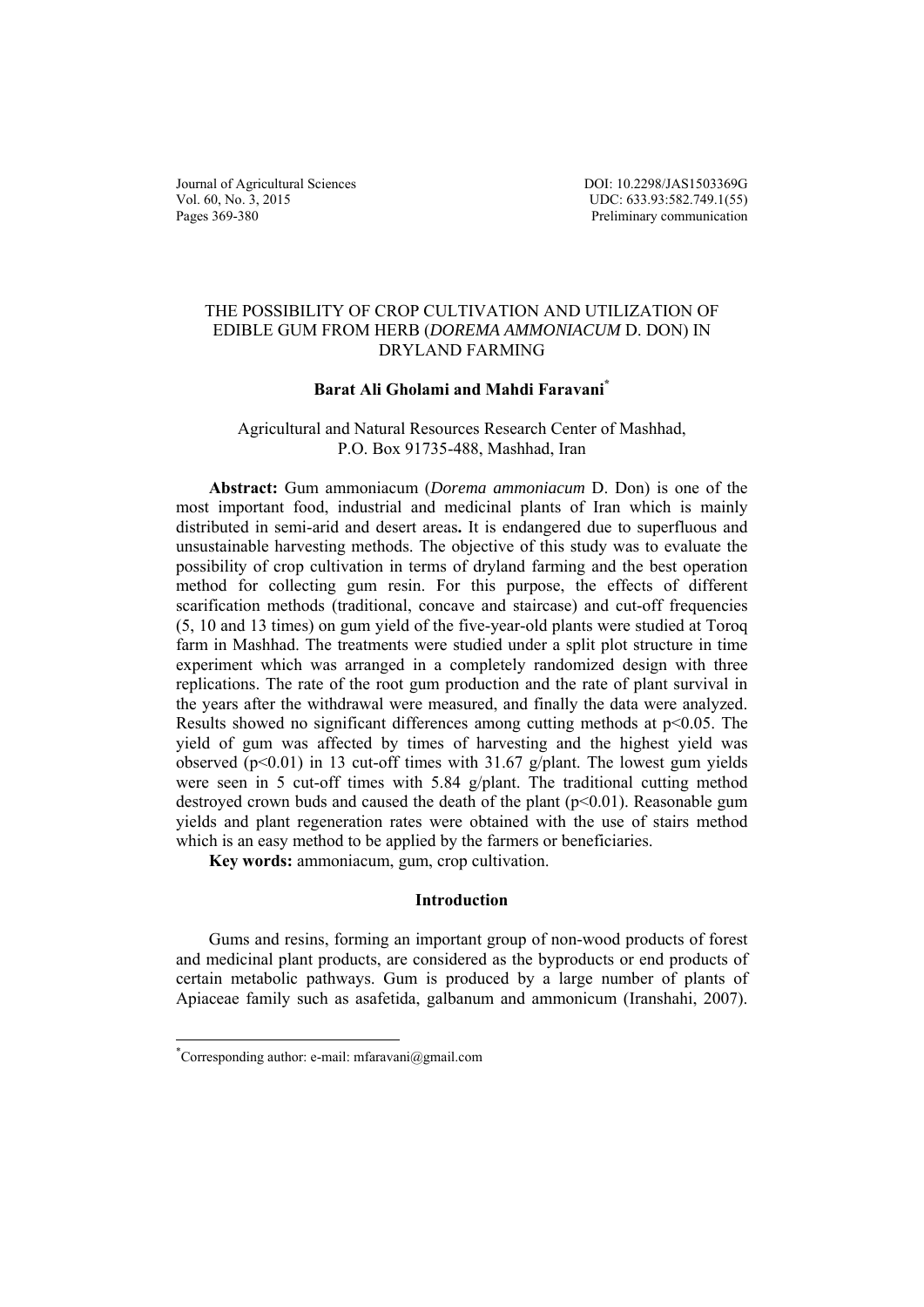Its allelopathic properties may suppress subsequent crop growth (Azizi et al., 2009).

The genus Dorema (Apiaceae) is represented in the flora of Iran with seven species among which *Dorema glabrum* Fisch. C.A. Mey, *D. aucheri* Boiss and *D. ammonicum* D. Don are endemic (Rajani et al*.,* 2002; Mozaffarian, 2003). *D. ammonicum* D. Don is a perennial species growing up to 2.5 m in some locations in semi-arid and desert areas of Iran**.** It is distributed in the provinces Kerman, Isfahan, Tehran, Sistan Baluchestan, Khorasan and Semnan (Mozaffarian, 2012). Mohamadabad Ghaen is one of the main and most important natural habitats of *Dorema ammoniacum* for resin production in South Khorasan in Iran (Figure 1).



Figure 1. One of the main habitats of *Dorema ammoniacum* D. Don in Mohamadabad Ghaen, South Khorasan.

Gum ammoniacum with hermaphrodite and self-fertile flowers prefers loamy, acid neutral or alkaline soils. Furthermore, it can grow in semi-shade conditions. Twenty-nine compounds were identified and quantified in ripe fruits of *D. ammoniacum*, representing 95.1% of the total oil. (Z)-Ocimenone (22.3%) and (E) ocimenone (18.1%) were the main components of the oil. The extract of ammoniacum gum shows antimicrobial activities. It is known as an aromatic gum resin (Iranshahi et al., 2007; Rajani et al*.,* 2002), produced when the plant is stung by a beetle. They are present either in the intercellular space (ducts or cavities) of the root and crown parts or as exudates produced due to injury. The cavities formed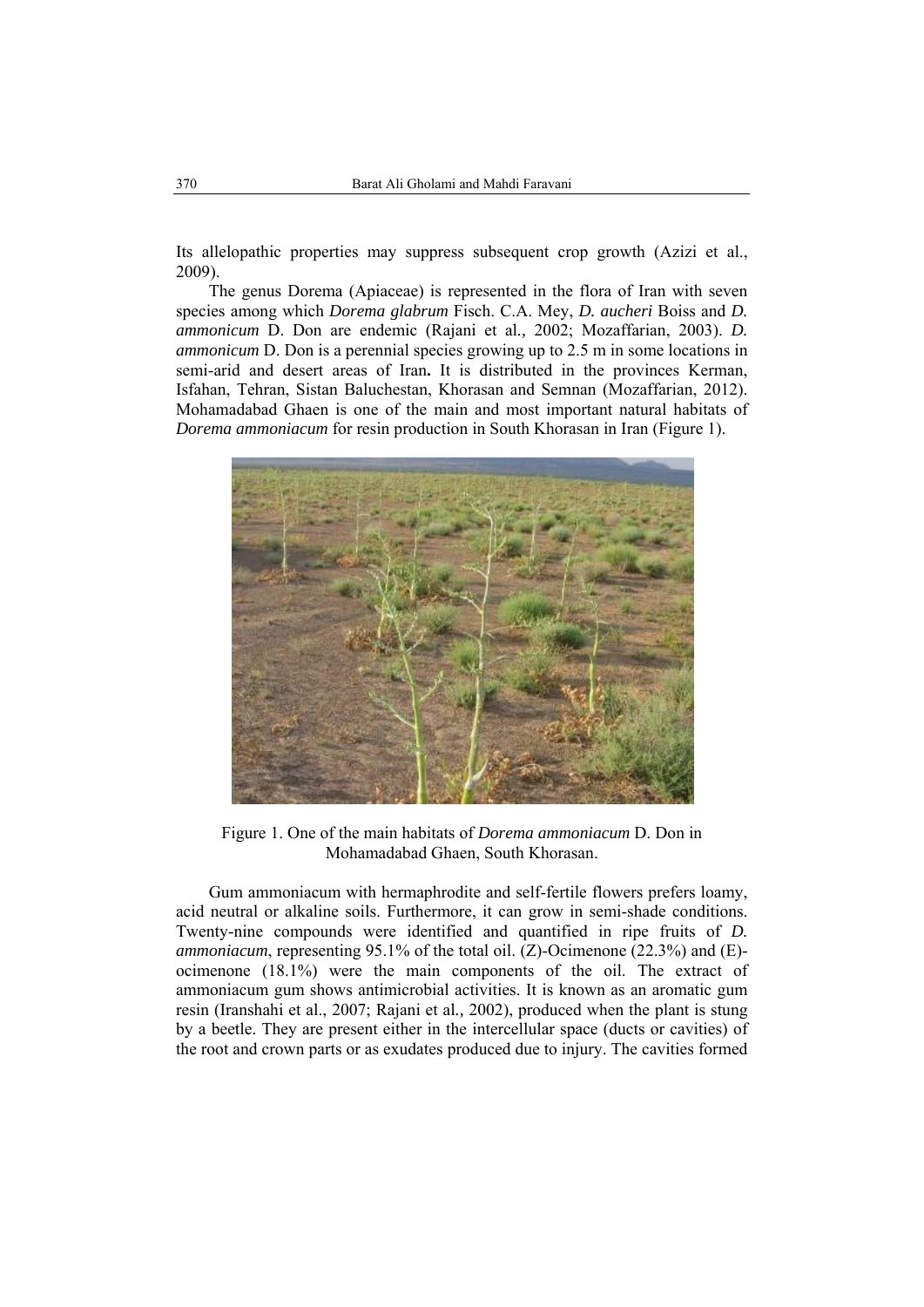due to injury are called traumatic ducts/cavities. The amount of volatile oil Ammoniacum (0.1-0.3%) is less than the amount either asafoetida (6-17%) or galbanum (10.6-32.8%) contains (Ghannadi and Amree, 2002; Khajeh et al*.*, 2005). Its gum resin, being bitter, nauseous, and acrid, is used in the traditional medicine and is widely used in food, cosmetic and detergent industries (Pereira, 1854; Flannery, 1969).

The use of chemical tapping methods like ethephon (2 chloroelhyl phosphonic acid), a plant growth regulator, increases exudation of gum/gum resin in certain plants such as *Acacia nilotica*. Such methods have been suggested for the sustainable yield, regeneration and survival of the tapped trees (Raj, 2014).

The optimum temperature for this plant was observed at  $30^{\circ}$ C, and an increase in the temperature decreased the germination percentages of the seed. Besides, the lowest germination percentage (0%) was recorded at 15°C (Ghasemi Arian et al., 2009).

Millions of people worldwide, especially in the developing countries, depend on the collection of gums, resins and latex as a means for their livelihood. Overtapping leads to the death of the tapped plants and erratic supply of these products in the market (Nair, 2000). In Iran, commercial tapping of gum and resin is done by blazing or making deep cuts on the crown and root of some plants such as *Ferula assa-foetidam, Dorema amoniacum* and *Ferula gummosa* (Askarzadeh, 2000; Behpour et al., 2011).

A study of the effect of different methods of cutting on gum yield and *Ferula assa-foetida* survival showed that sap rate was changed from 19.6 to 62.9 g per plant by different cutting methods and times of cutting (Omidbeygi and Pirmoradei*,* 2006). Shad (1995) reported that four cuts at harvesting period and a 6 day interval between cutting and collection is the best collection method with 5.28 g/plant gum yield. Salar et al. (2006) mentioned that the best harvesting age for this plant is when the plant is 5 years old or older. Regarding gum yield, Askarzadeh (2000) observed a non-significant difference between different cutting methods in gum yield. Habitats of this species are seriously disturbed by conversion of natural ecosystems to rain-fed farms. Domestication and recovery of natural habitats by seed planting can be a suitable strategy to conserve and regenerate the valuable endangered medicinal plant where the wild source plant is not enough to provide the gum for consumers and additional incomes for local farmers (Cronk et al., 2001). The aim of this study was to evaluate the possibility of crop cultivation in terms of dry land farming and the best operation method for collecting gum resin.

## **Material and Methods**

The main habitats of *Gum ammoniacum* were identified in August according to the latest researches and field work in South Khorasan province. The sample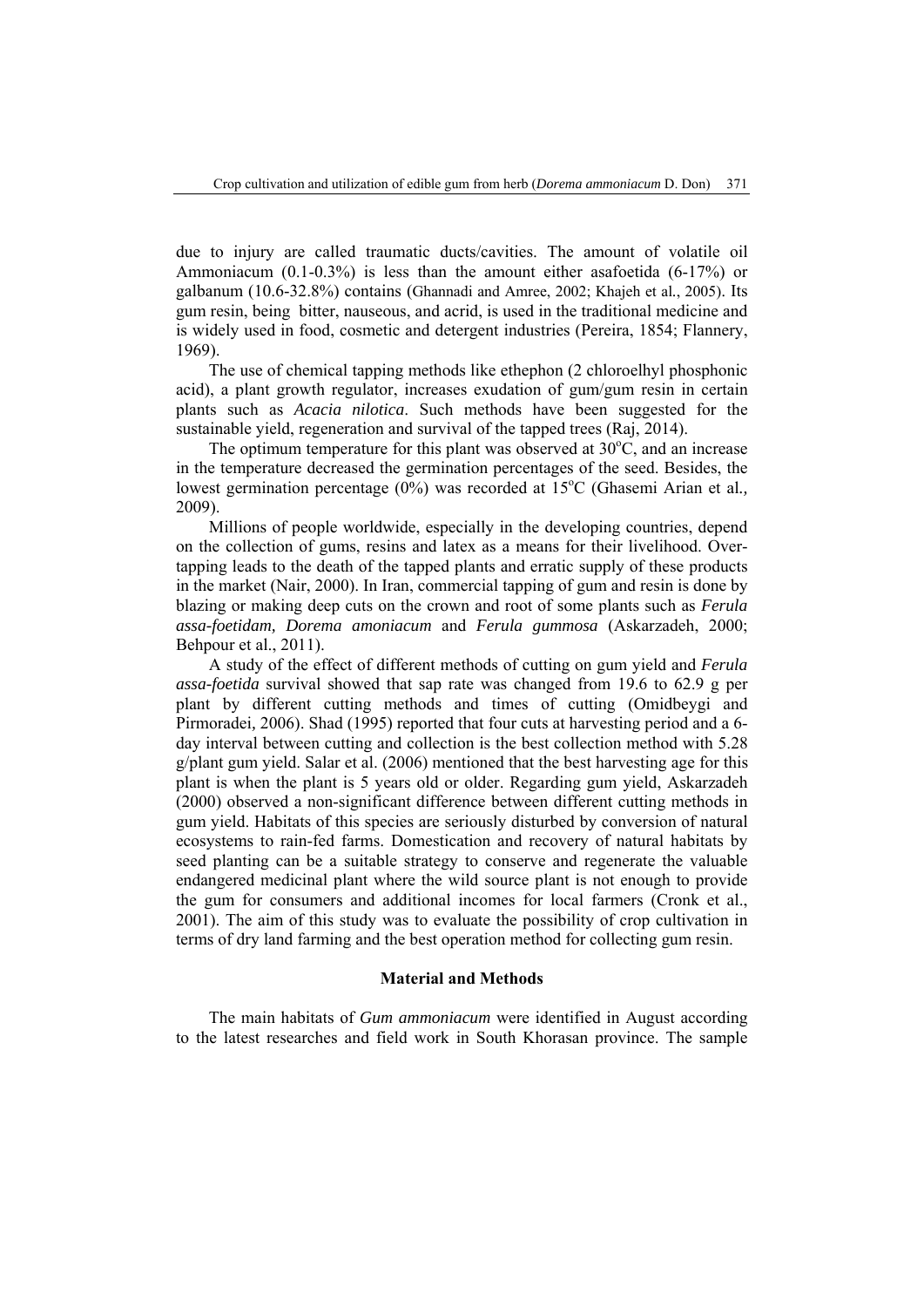plants were selected in Mohmadabad area in Ghaen for the field studies.

A field experiment was conducted under dry farming conditions with the factor of scarification methods (traditional, staircase and concave) based on a completely randomized design with three replications (Figure 2). Times of cutting (5, 10 and 13 times) were applied for resin harvesting on each selected plant. A split in time experiment was performed to analyze the effect of scarification methods at three different times during the growing season.

Seeds were planted at soil depth of 1-2 cm in the plot with an area of 4 x 2 m<sup>2</sup> with row-spacing of 50 cm, plant spacing of 40 cm in mid-December after determining the germination test in the laboratory.



Figure 2. Field of *Gum ammoniacum* in dry farming system.

Plants were thinned at two-leaf stage in mid-April. In the fifth year after planting, there was the possibility of harvesting the gum. In order to study the effects of treatments, plants were selected randomly and marked in the plots. Some growth characteristics such as number of leaves, plant canopy and collar diameters were measured before applying the harvest treatments. A wooden cover was laid above the hole after carving out around the crown or root of the plant to avoid evaporation from cut parts. Then, the scarification treatments were applied on the five-year-old plants (Figure 3).

The gum resin was harvested 3-4 days after cutting. The harvest gum and its cumulative amount of product were measured every time in each plant. The regeneration of the plants was checked and recorded in the following years.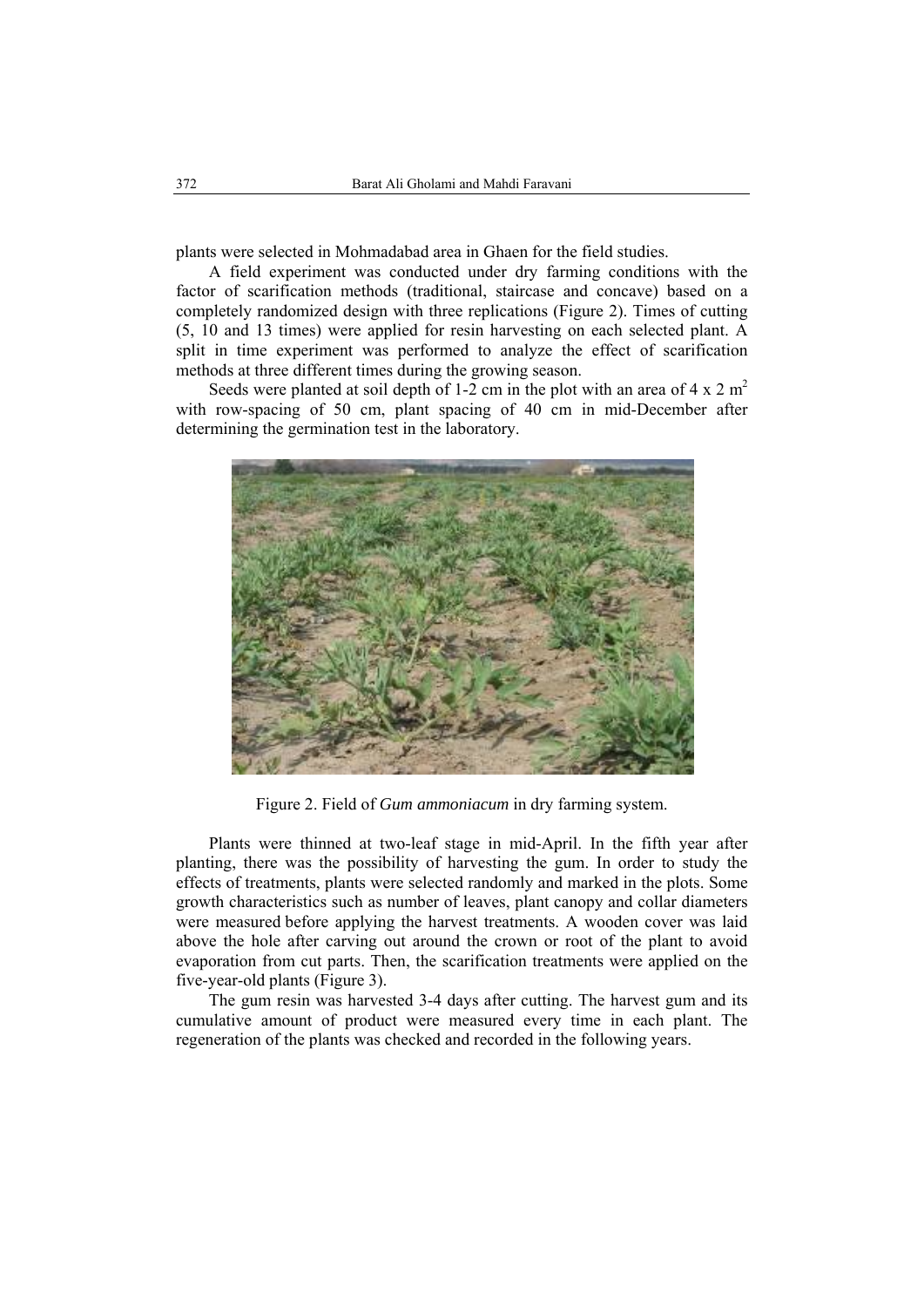

Figure 3. A wooden cover was laid above the hole after carving out around the crown to avoid evaporation from cut parts.

## **Results and Discussion**

The results of the analysis of variance (ANOVA) showed a significant ( $p \le 0.01$ ) effect between the times of cutting ( $p \le 0.01$ ) on gum yield and a nonsignificant  $(p<0.05)$  effect between different scarification methods (traditional, staircase and concave).

Based on the Duncan's new multiple range test (MRT), no differences for the yield of gum between traditional scarification (12.95 g/plant) methods, concave (10.89 g/plant) and staircase (10.78 g/plant) methods were observed.

The traditional methods, causing more damage to the layers of plant root in the time of cutting, affect the opening of the urethra and the increased secretion of gum up from the root after each cutting (Figure 4). However, the cumulative gum yield was not significantly different  $(p<0.01)$  from other harvesting methods. The following pictures show the situation of the gum under the status of the different scarification methods (Figures 5-7).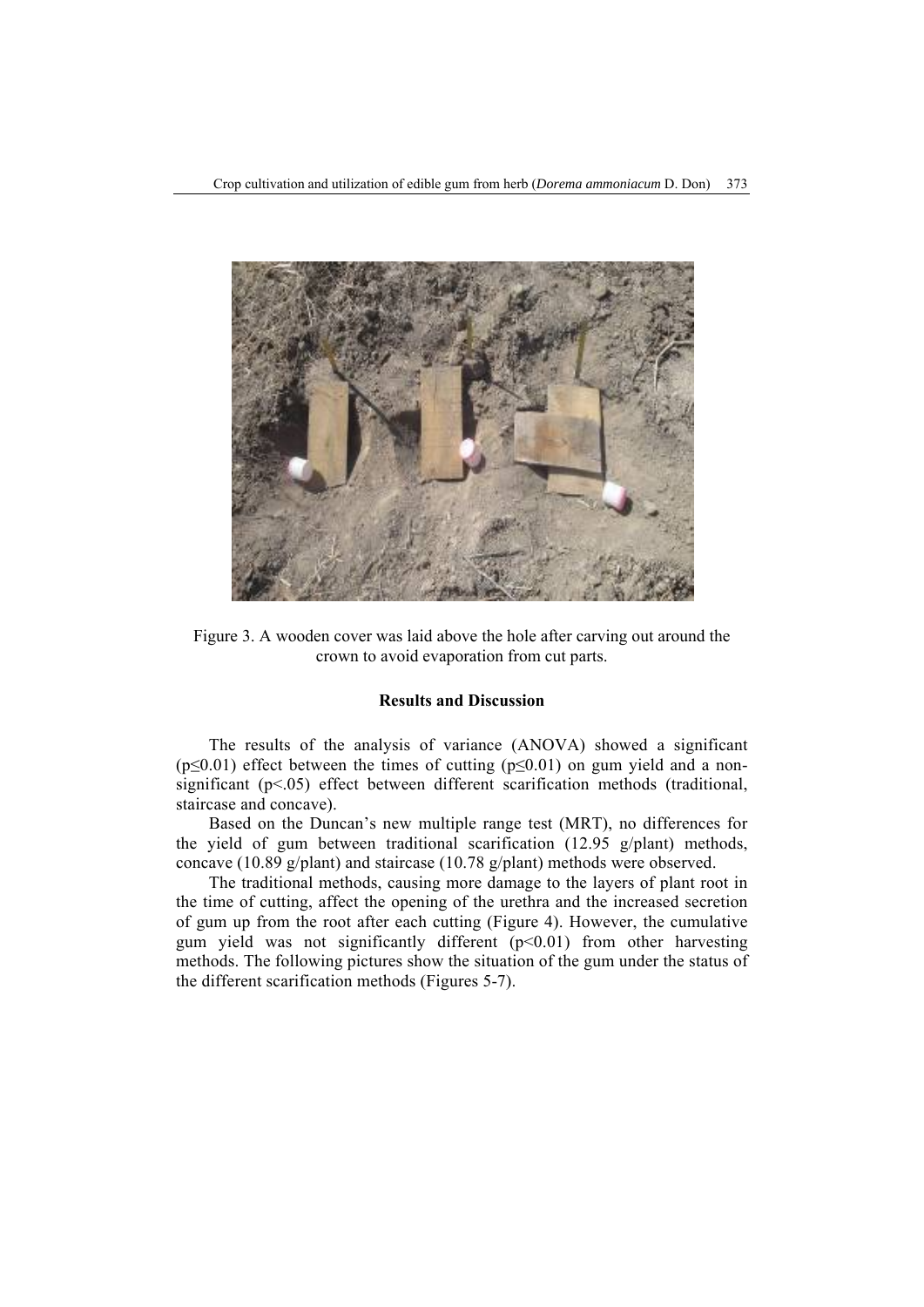

Figure 4. Gum resin yield of Gum ammoniacum using different cutting methods compared by the Duncan's new multiple range test (MRT).



Figure 5. The situation of secretion of gum from the root in June-July by the traditional method.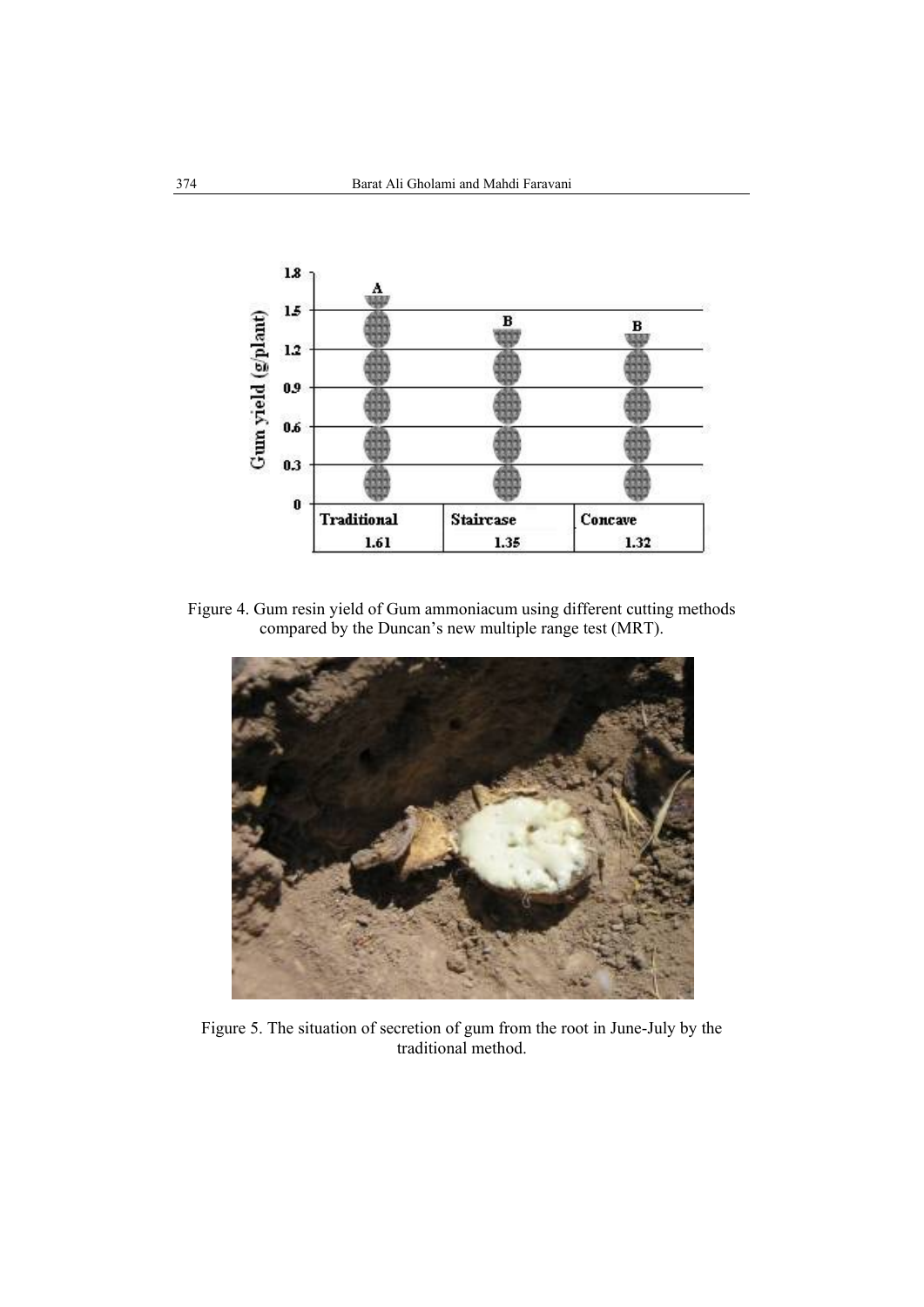

Figure 6. The situation of secretion of gum from the root in June-July by the concave method.



Figure 7. The situation of secretion of gum from the root in June-July by the concave method. There is lack of damage to the growing bud and crown when using the concave scarification method for gum harvesting.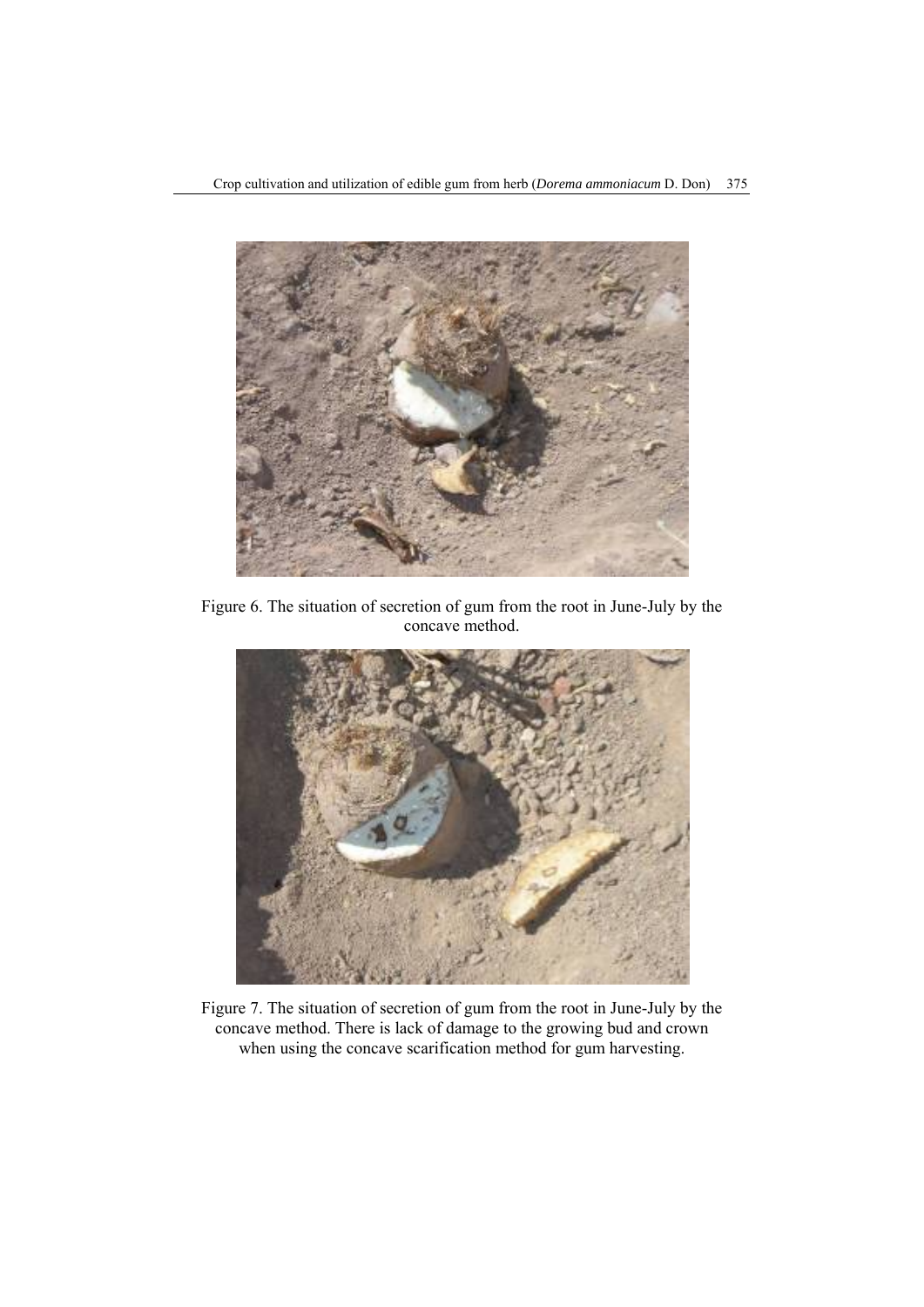### Times of scarification

Times of cutting and cut-off frequency influence the amount of damage to plant roots, secretion of gum, gum harvesting and finally plant survival (Gholami and Faravani, 2014). The results of this study showed a significant difference  $(p<0.05)$  between various cut-off frequencies  $(5, 10, 10, 13)$  times) on the gum yield. With an increase in the frequency of the cut-offs, the harvested cumulative gum was raised from 5.84 g/plant in 5 cut-off times to 16.67 g/plant in 13 cut-off times (Figure 8).



Figure 8. Effect of different cut-off frequencies (5, 10 and 13 times) on gum yield of plant during an annual harvesting period.

Duncan's new multiple range test (MRT) has been done on the data to get more details. Results revealed that the highest gum production could be increased by times of cut-off frequencies up to 4-6. However, the secretion of gum gradually decreased in the plant root system in 12-13 cut-off times (Figure 9).

The highest plant survival and regeneration percentages of plant after the fifth year were observed in the control concave, and staircase cutting methods, respectively (Figure 10). The lowest regeneration (0-8.3%) was observed in the traditional cutting method with 13 times of cutting. Based on the obtained results, the traditional method was mostly applied by local people to provide high gum yield. In addition, this method not only destroys the crown buds of the plant but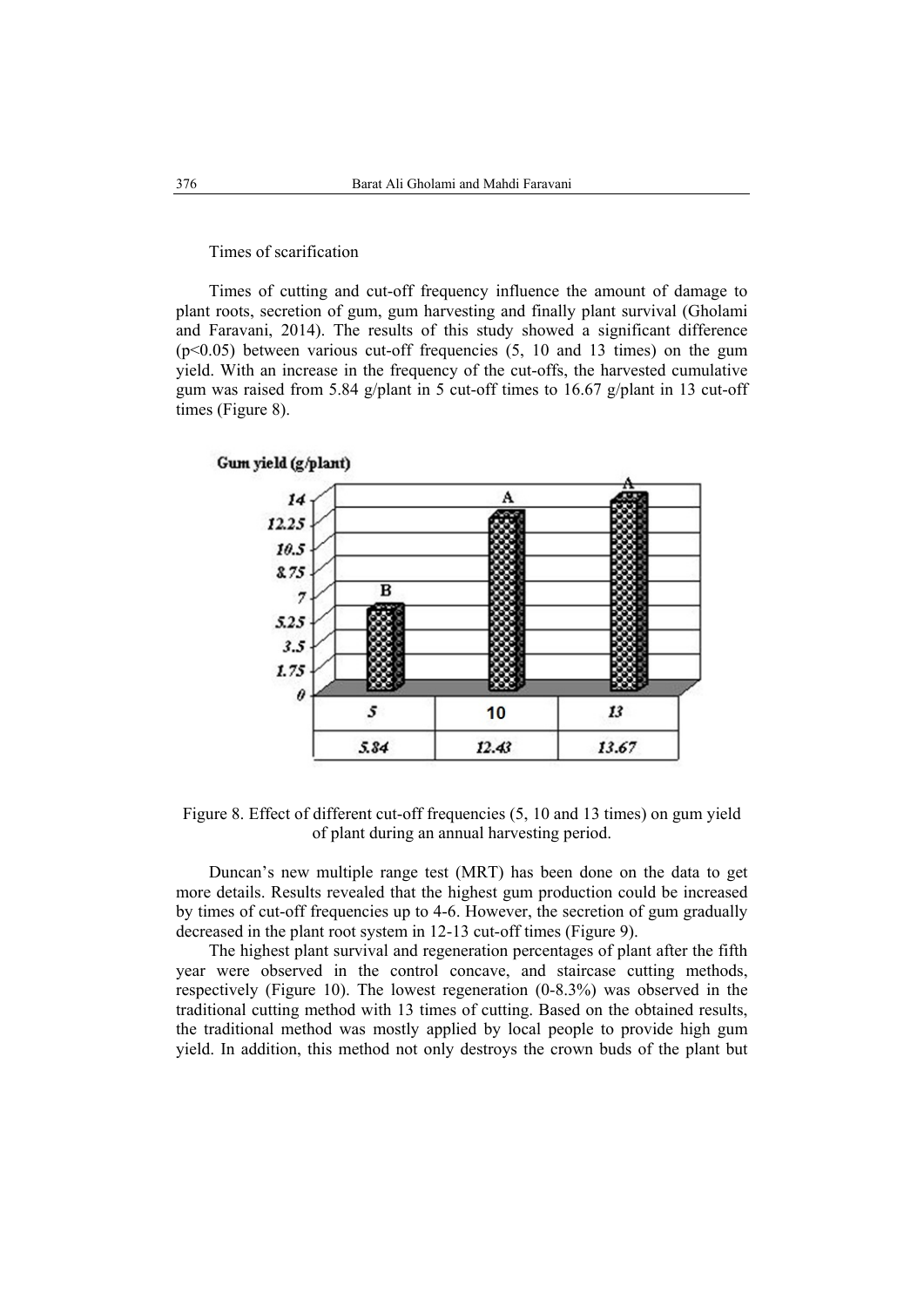also hinders the plant survival in the next year. The best harvesting method which provides a considerable yield and also gives a chance to plants for regeneration and surviving is concave or staircase harvesting method with 5-6 cutting times. Gum production is influenced by tapping intensity, rainfall, and minimum and maximum temperatures at tapping time (Ballal et al., 2005; Raj, 2014).



Figure 9. The best cut-off frequencies for gum production (g/plant).



Figure 10. Effect of different cutting methods on plant survival  $(\% )$ .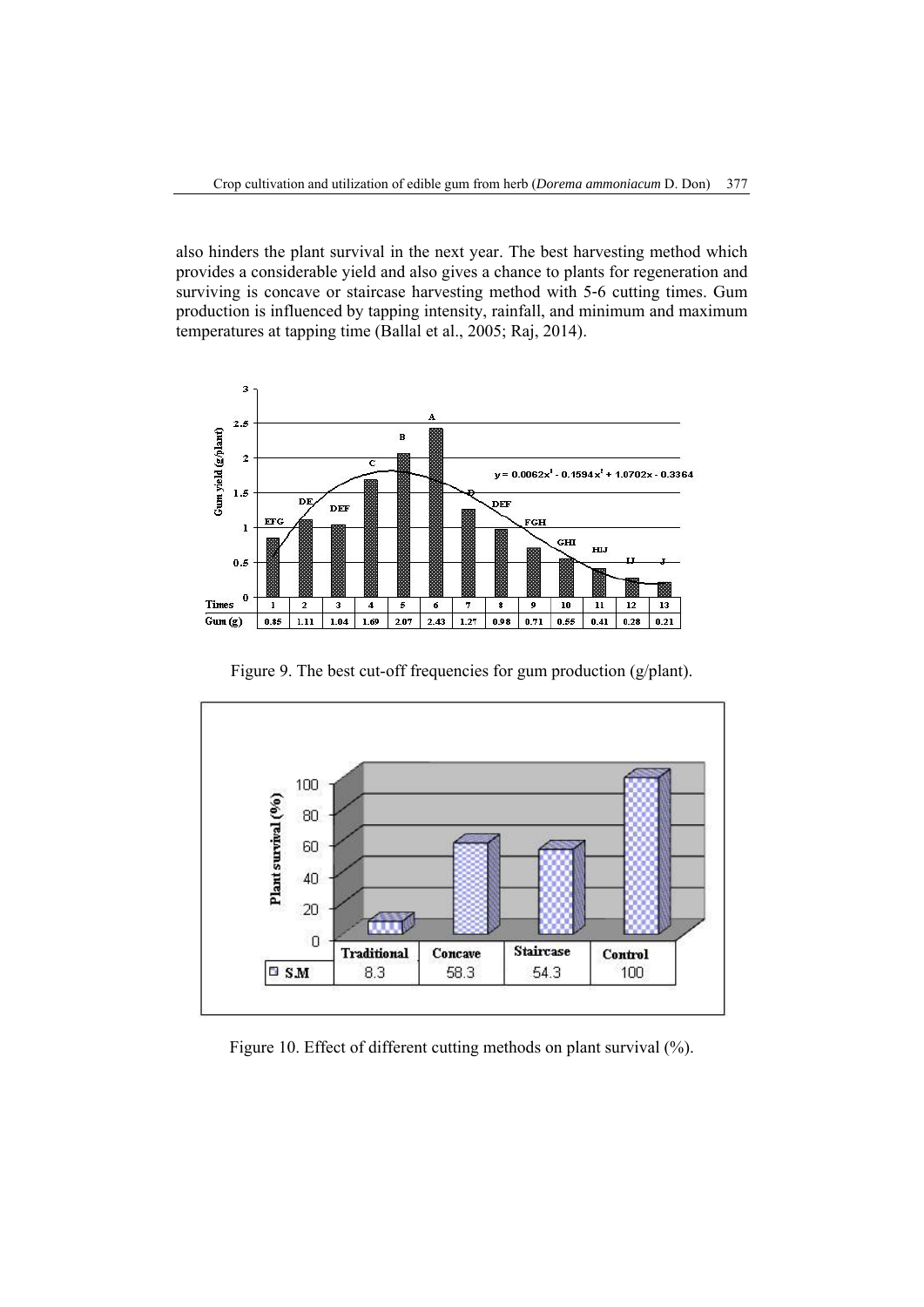The results confirm the findings of Shad's study (1995), who reported that four cut-offs at harvesting period with a 6-day interval between cutting and harvesting were the best collection method. He indicated that the new method of cutting increased the gum yield per plant from 2.150 g/plant by the conventional method to 3.546 g/plant. Nonetheless, Askarzadeh (2000) observed no significant differences in gum yield between different cutting methods.

#### **Conclusion**

This study recommends that 5-6 times of cutting and concave method can be highly useful for plant survival and gum production in order to sustain the production. Further studies are needed to understand how to introduce Gum amoniacum in the cropping systems with more details on the application of organic fertilizer and their interactions with cutting methods, times of cutting and gum yield.

## **Acknowledgements**

We are grateful to Khorasan Agriculture and Natural Resources Research Center for the financial support.

#### **References**

- Askarzadeh, M.A. (2000): Investigation on destruction effects of harvesting methods on survival and regeneration of *Ferula Gummosa* in Khorassan province. In final reserach report, Khorasan Razavi Agriculture and Natural Resources Reserach Center. Mashhad, Iran, 75 pp.
- Azizi, M., Amini, S., Joharchi, M.R., Oroojalian, F., Baghestani, Z. (2009): Genetic resources for allelopathic and medicinal plants from traditional Persian experience. MARCO Symposium (Challenges for Agro-Environmental Research in Monsoon Asia), Tsukuba, Japan.
- Ballal, M.E., Siddig, E.A El., Elfadl, M.A., Luukkanen, O. (2005): Relationship between environmental factors, tapping dates, tapping intensity and gum arabic yield of an *Acacia senegal* plantation in Western Sudan. Journal of arid environments 63(2):379-89.
- Behpour, M., Ghoreishi, S.M., Khayatkashani, M., Soltani, N. (2011): The effect of two oleo-gum resin exudate from *Ferula assafoetida* and *Dorema ammoniacum* on mild steel corrosion in acidic media. Corrosion Science 53(8):2489-501.
- Cronk, Quentin C.B., Fuller, Janice L. (2001): Plant Invaders: The threat to natural ecosystems (people and plants conservation). Earthscan Publications Ltd. California (Simi Valley, CA, U.S.A.), 256 pp.
- Flannery, K.V. (1969): Origins and ecological effects of early domestication in Iran and the near East [in not specified]. Gerald Duckworth & Co., London. http://www.cabdirect.org/abstracts/19701602489.html;jsessionid=F922125B248428A0392C67 DBC5EB6D3E.
- Ghannadi, A., Amree, S. (2002): Volatile oil constituents of *Ferula gummosa* Boiss. from Kashan, Iran. Journal of Essential Oil Research 14:420-421.
- Ghasemi Arian, A.R., Izadi, J., Afkham, S., Alshoara M.R, Ejlali R. (2009): Germination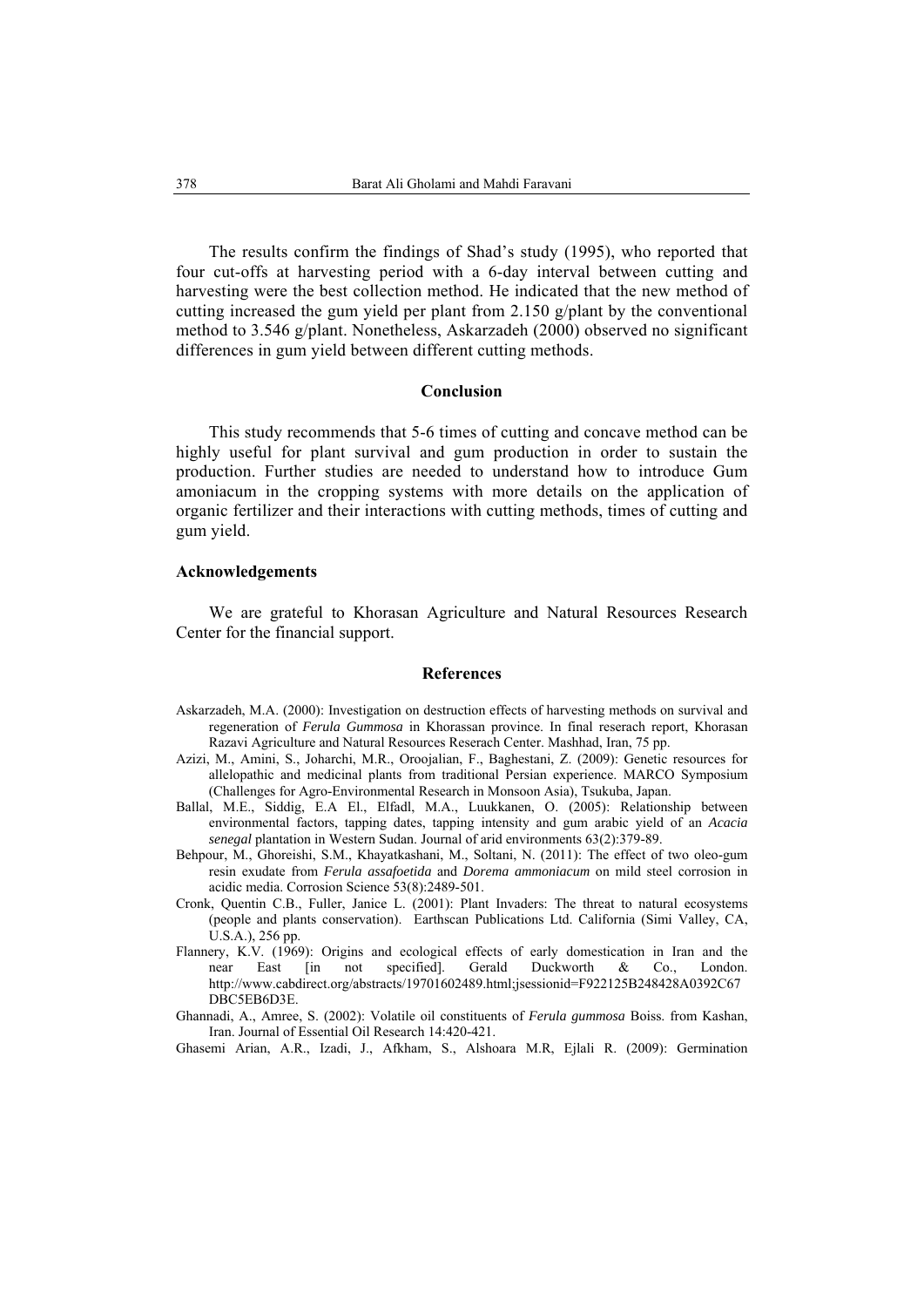improvement in seeds of gum Ammoniac (*Dorema ammoniacum*). Iranian Journal of Range and Desert Research 15(33):455-63.

- Gholami, B.A., Faravani, M. (2014): Effects of different cutting methods and times of cutting on growth performance and gum resin production of *Ferula assa-foetida*. Journal of Agricultural Sciences 59(1):35-44.
- Iranshahi, M., Shaki, F., Mashlab, A., Porzel, A., Wessjohann, L.A. (2007): Kopetdaghins a−E, sesquiterpene derivatives from the aerial parts and the roots of *Dorema kopetdaghense*. Journal of Natural Products 70(8):1240-43.
- Khajeh, M., Yamini, Y., Bahramifar, N., Sefidkon, F., Pirmoradei, M.R. (2005): Comparison of essential oils compositions of Ferula assa-foetida obtained by supercritical carbon dioxide extraction and hydrodistillation methods. Food Chemistry 91: 639-644.
- Mozaffarian, V. (2003): Dictionary of Iranian plant names*.* Farhang Moaser. Tehran.
- Mozaffarian, V. (2012): Knowledge of medicinal and aromatic plants of Iran. (1): Farhang Moaser. Tehran.
- Nair, B. (2000): Sustainable utilization of gum and resin by improved tapping technique in some species. In harvesting of non-wood, 293. FAO, Italy. http://www.fao.org/docrep/019/y4496e/y4496e.pdf.
- Omidbeygi, R., Pirmoradei, M. (2006): A Study of the effect of root diameter and incision time on gum yield in medicinal-Rangeland Asafoetida Plant (*Ferula assa-foetida* L.). Iranian Journal of Natural Resources 59:269-61.
- Pereira, J. (1854): The elements of materia medica and therapeutics (2): Blanchard and Lea. http://archive.org/stream/101507665X1.nlm.nih.gov/101507665X1\_djvu.txt (Accessible in 2014).
- Raj, A. (2014): Effects of temperature and relative humidity on ethephon induced gum exudation in Acacia nilotica. Asian Journal of Multidisciplinary Studies 2(10): 114-16.
- Rajani, M., Saxena, N., Ravishankara, M.N., Desai, N., Padh, H. (2002): Evaluation of the antimicrobial activity of Ammoniacum gum from *Dorema ammoniacum*. Pharmaceutical Biology 40(7):534-541.
- Salar, N.A., Aldin, H., Taherian, K. (2006): A survey on cultivation and propagation methods of *Ferula gummosa* in Semnan province. Journal of Pajouhesh and Sazandegi 53:90-97.
- Shad, G. (1995): Avetochology of *Ferula assa foetida* and an investigation on its harvesting methods in Mohammad Abad region of Chelpo, University of Gorgan. Kashmar, Iran.

Received: November 16, 2014 Accepted: February 09, 2015